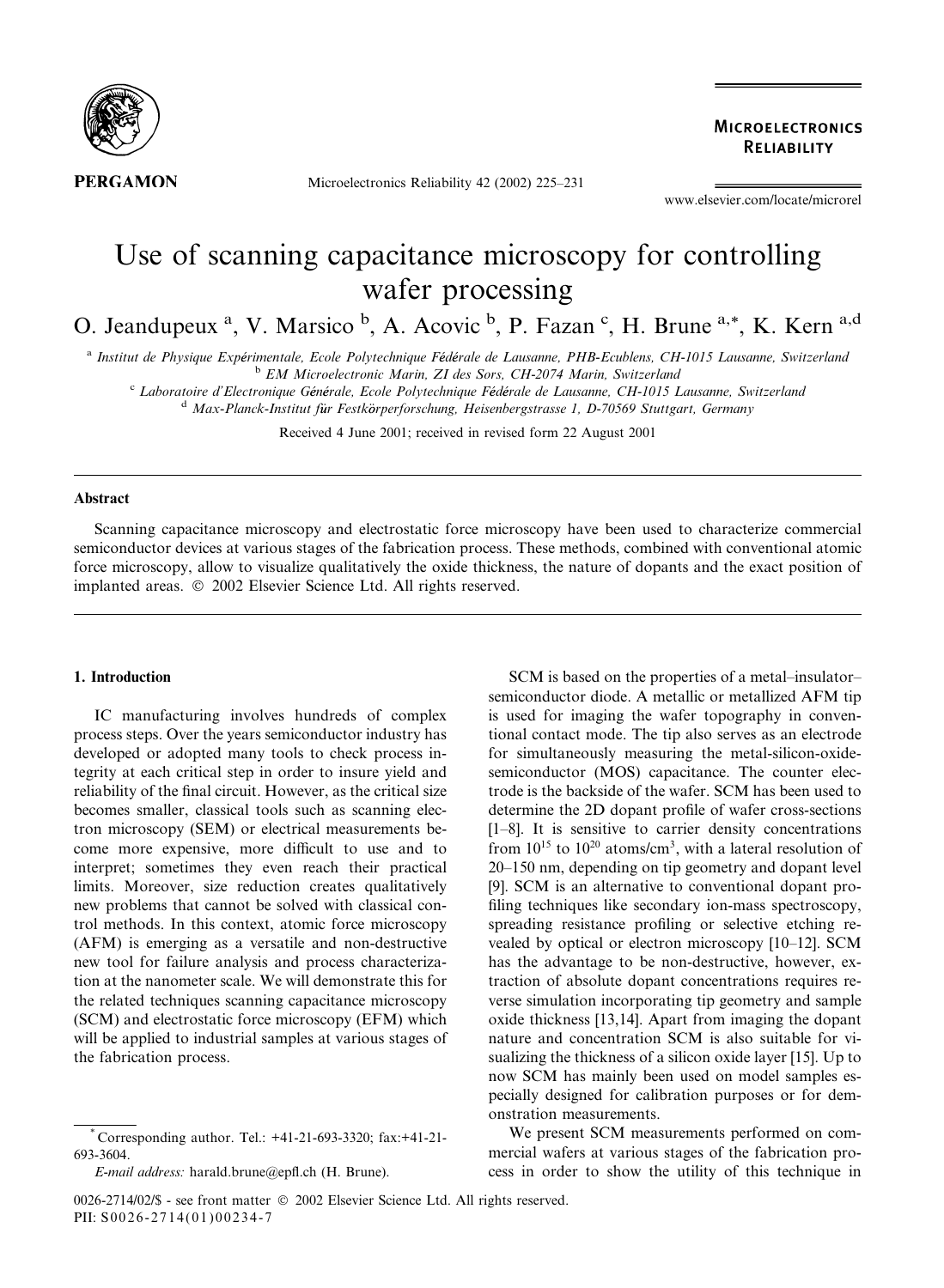semiconductor industry. In addition to SCM, we apply EFM to specific parts of the wafer where SCM is hampered by buried pn interfaces. To our knowledge, there is only one former study where SCM was applied to commercial wafers to solve manufacturing problems [16]. Whereas in the former study the wafers were examined after the full manufacturing flow, our analysis is performed at various stages during the production process.

# 2. Experimental

Our measurements have been performed using a commercial AFM (AutoProbe M5 from Thermomicroscopes) equipped with an LC circuit serving as capacitance sensor and operating in a frequency range from 830 to 1030 MHz. The sensitivity of this detector is  $\approx 10^{-19}$  F. The tip–sample capacitance is determined by measuring the shift of the resonance frequency of the LC resonator. Since the stray capacitance of the setup is about two orders of magnitude larger than the tip– sample capacitance ( $\approx 10^{-15}$  F), it is difficult to measure the absolute value of the latter. Thus, we measure the  $dC/dV$  signal using a lock-in amplifier by applying an AC bias modulation voltage to the sample. Moreover, a variable DC bias voltage can also be applied to the sample. A schematic of our setup is presented in Fig. 1a. SCM images presented below have been taken by applying a DC bias voltage of 0 V and an AC modulation with 2.5 V rms at  $\approx$ 100 kHz. The time required for the simultaneous acquisition of a topographic and capacitance image is typically 2–5 min. In order to illustrate the principle underlying our measurement we briefly discuss the characteristics of a MOS diode, in our case formed by the tip–oxide–wafer junction. A typical  $C-V$  curve at high frequency of an n-doped MOS diode is sketched in Fig. 1b. Note that the bias is applied to the semiconductor electrode. In the accumulation region we have

$$
C_0=\epsilon_{\text{ox}}\frac{A}{d},
$$

where  $\epsilon_{ox}$  is the dielectric constant of silicon oxide, A is the effective area and  $d$  is the silicon oxide thickness. In the strong inversion regime the capacity reaches its minimum

$$
C_{\min} = \frac{A\epsilon_{\text{ox}}}{d + (\epsilon_{\text{ox}}/\epsilon_{\text{s}})W_m},
$$

where  $\epsilon_s$  is the dielectric constant of silicon and  $W_m$  is the depletion width [17]. As  $W_m$  is a known function of the doping, C–V measurements allow to extract the dopant concentration locally. Our lock-in amplifier reports the signed version of the differential capacitance signal, hence we can also identify the dopant nature (n or p) as shown in Fig. 1c. With the settings used for our experiments we obtain with the lock-in amplifier a signal which is roughly proportional to the difference between  $C_0$  and  $C_{\text{min}}$  because the AC modulation sweeps the junction from the accumulation regime all the way to the depletion regime. Despite the well known fact that the SCM signal is very difficult to calibrate in terms of absolute values, we will demonstrate below that one can readily obtain valuable information about the oxide thickness variation if the dopant concentration is constant, or also visualize the nature of the dopants, and variations of their concentration, if the oxide thickness is constant. However, the SCM signal becomes very difficult to interpret if both quantities vary simultaneously.



Fig. 1. (a) Schematic of the AFM/SCM design. (b) Typical C–V curve of n-doped MOS diode with bias applied to the semiconductor electrode. (c) Sketch of a  $dC/dV(V)$  curve of a MOS diode. The sign identifies the nature of the dopants, n or p.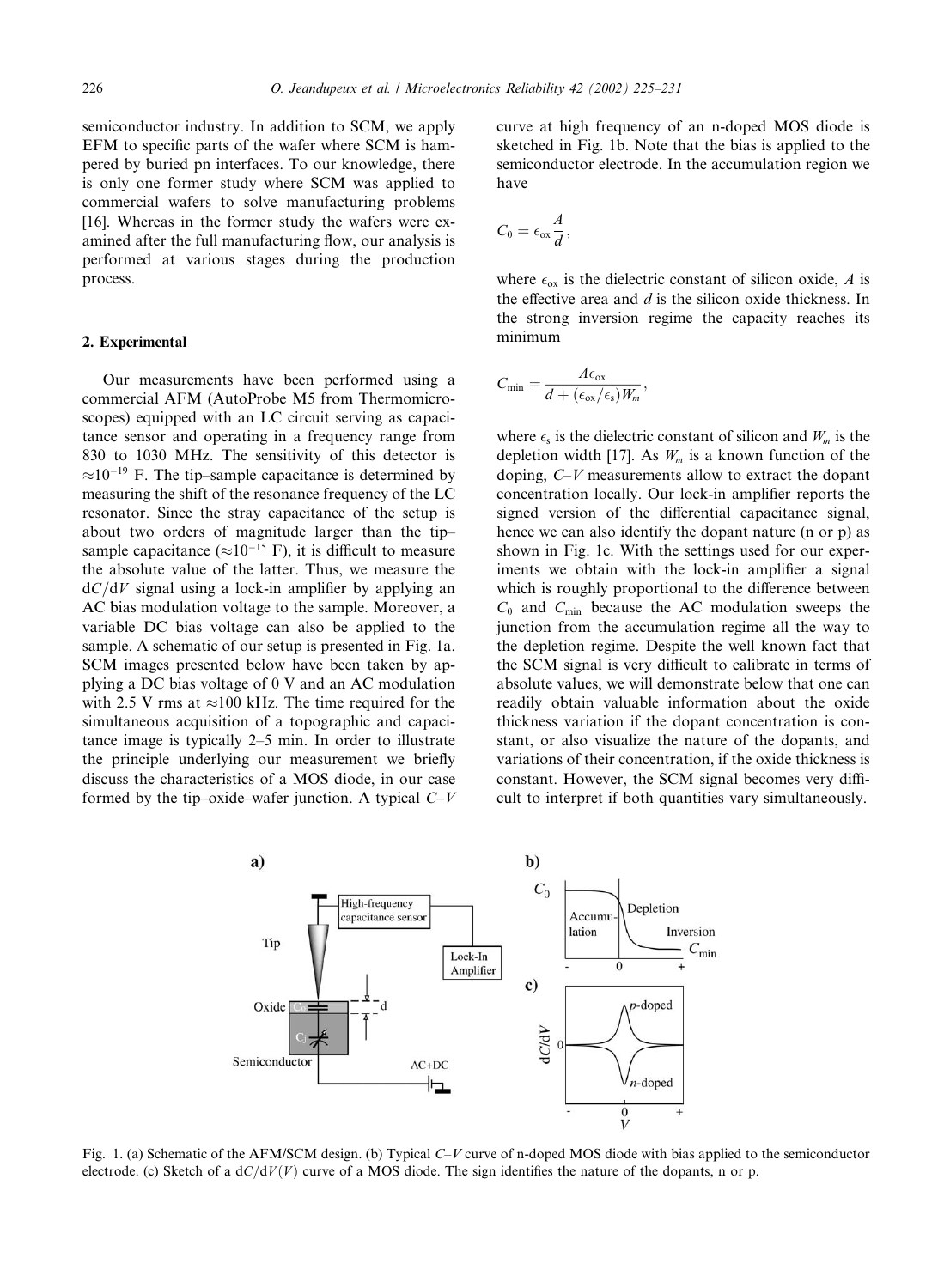# 3. Scanning capacitance microscopy results

The SCM method has been applied to transistors built in  $0.5 \mu m$  technology at an early stage of processing. At this stage, a 6000 A thick field oxide has already been grown and a thin sacrificial oxide  $(200 \text{ Å})$  is present above the active area. The quality of this sacrificial oxide crucially determines the quality of the gate oxide which is grown in a later step. The doping is uniform below the silicon oxide around the transistor. Typical topographic and SCM images taken over one such transistor are displayed in Fig. 2. At this stage of processing the position of the bird's beak can be very precisely visualized in the SCM image showing the actual electrically active area. A larger SCM signal (coloured dark in the figure) can be seen near the edges of the active area. It corresponds to a thinning of the oxide linked probably to the well-known white ribbon effect or local stress. Up to now only TEM or high resolution SEM were able to reveal this phenomenon. These techniques require the complex and wafer destructive preparation of crosssections. Due to the restriction to cross-sectional samples also no information about variations of the thinning along the perimeter was available preventing



Fig. 2. Left: topography of a partially processed 0:5 lm transistor recorded with AFM. Right: SCM image of the same area. The SCM signal is large on the thin oxide and clearly reveals the non-uniformity of the oxide thickness (see text).



Fig. 3. Top: schematic cross-section of the active region of two adjacent PMOS and NMOS transistors. Left: AFM image of the transistor. Right: corresponding SCM image. The nature of the dopants can be identified (see text).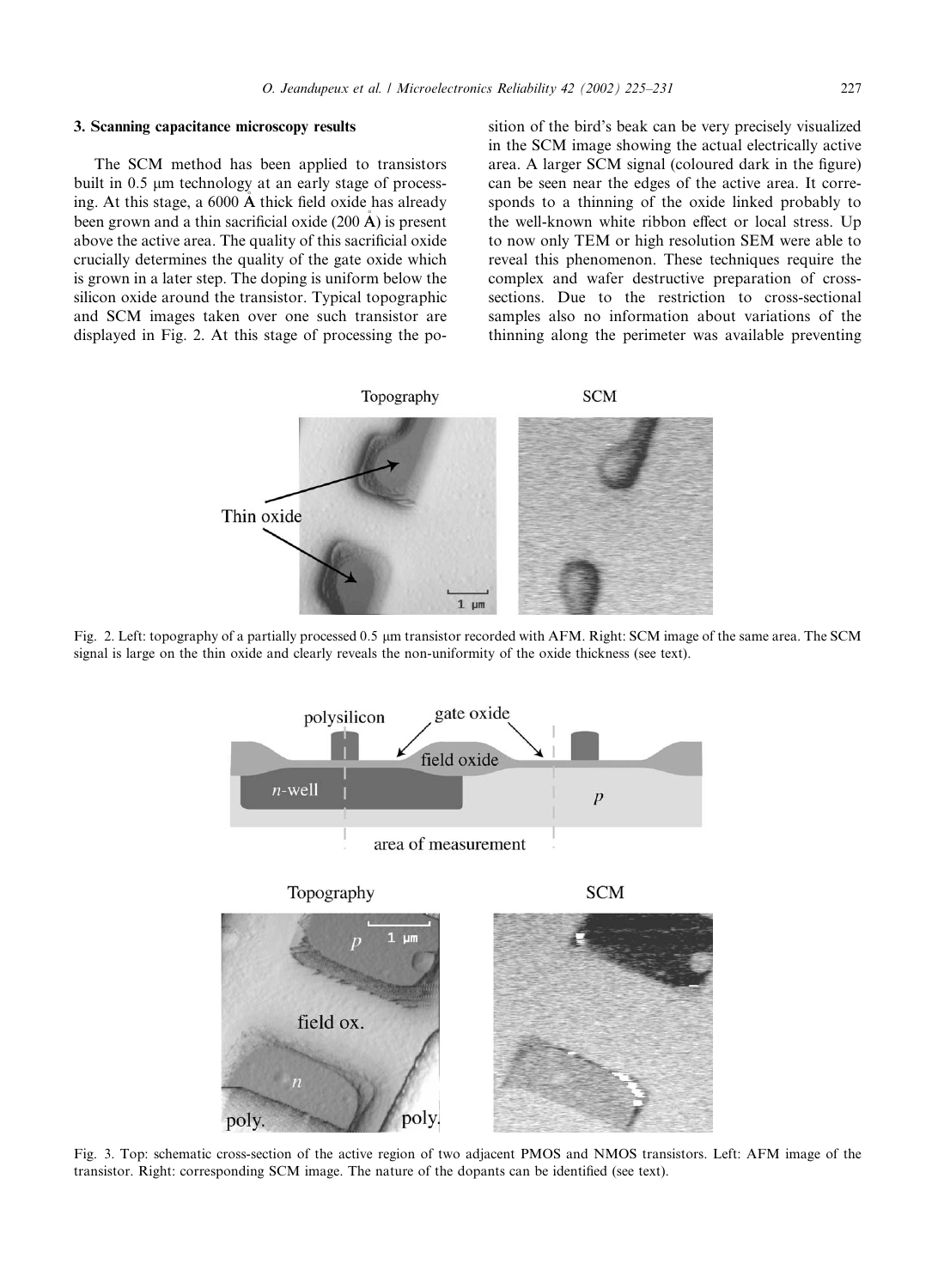for instance to explore the influence of corners or to check the presence of local thinning or pitting. From the SCM image we can conclude that the thickness of the gate oxide is not uniform, exceeding our tolerance of  $\pm$ 5% at this stage of the fabrication process. In Fig. 3 we present SCM results on a similar wafer after being further processed. At this stage of fabrication the dopant implantation was performed and polysilicon lines have been added (see areas labelled polysilicon in Fig. 3). The SCM image shows three different signal levels. On the field oxide and on the electrically isolated polysilicon lines the signal is approximately zero. The large positive signal (in black in Fig. 3) on the gate oxide is ascribed to the p doping of the substrate of the NMOS transistor. Tentatively, one would expect the SCM signal over the n well to be negative and hence brighter than the gray level representing zero signal and characterizing the oxide. However, the signal over the n well is reduced because there the MOS diode is in series with a pn junction in the underlying Si substrate. Thus, the current is blocked at the buried pn interface and does not participate in the measurement of the capacitance. Despite the uncon-



Fig. 4. (a) Schematic cross-section of the wafer. (b) AFM and SCM images of a wafer with mask misalignment; the n well adjacent to the  $p^+$  areas is too narrow and current leakage occurs. (c) AFM and SCM images of a wafer with correct mask alignment. The state of EFM measurements. The state of EFM measurements.

ventional signal order caused by the pn interface buried under the n well, the three areas p doped, field oxide and n well are clearly discerned in the SCM image. Note that the uniformity of the gate oxide is good on this sample and that the oxide thinning at the edge no longer appears.

A further application of SCM is to reveal the positioning of operations that leave no topographic marks. For example SCM is well suited for determining the relative position of implanted areas on wafers. In Fig. 4 we demonstrate that visualization of the dopant areas can be easily achieved with SCM. The wafers have been fully delayered with HF etch as last operation before measurements and the naturally regrown oxide layer is sufficiently thick to enable SCM measurements. A wrong mask alignment during the dopant implantation can straightforwardly be detected (compare Fig. 4b and c). Note that this information is not available by electron microscopy in a non-destructive way.

## 4. Electrostatic force microscopy results

The SCM detection of an electrically insulated n well inside a p zone is hampered by the pn junction. Thus, we have explored the possibility of applying EFM [18–21]. In this method the AFM cantilever is mechanically excited at its resonance frequency (typically 200–500 kHz) and oscillates at the average distance z a few nanometers above the sample surface, as in conventional non-contact AFM mode. A voltage  $U = U_{DC} + U_{AC} \sin(\omega t)$  is applied to the tip while the sample is grounded (we typically use a frequency  $\omega \approx 2{\text -}20$  kHz). The resulting electrostatic force is then

$$
F_{\rm el} = -\frac{1}{2} \frac{\mathrm{d}C}{\mathrm{d}z} \left[ \left( U_{\rm DC}^2 + \frac{U_{\rm AC}^2}{2} \right) + 2U_{\rm DC} U_{\rm AC} \sin(\omega t) - \frac{U_{\rm AC}^2}{2} \cos(2\omega t) \right],
$$

where  $C$  is the effective capacitance. Thus, the cantilever vibrates at the frequency  $\omega$  and  $2\omega$ . The amplitude of

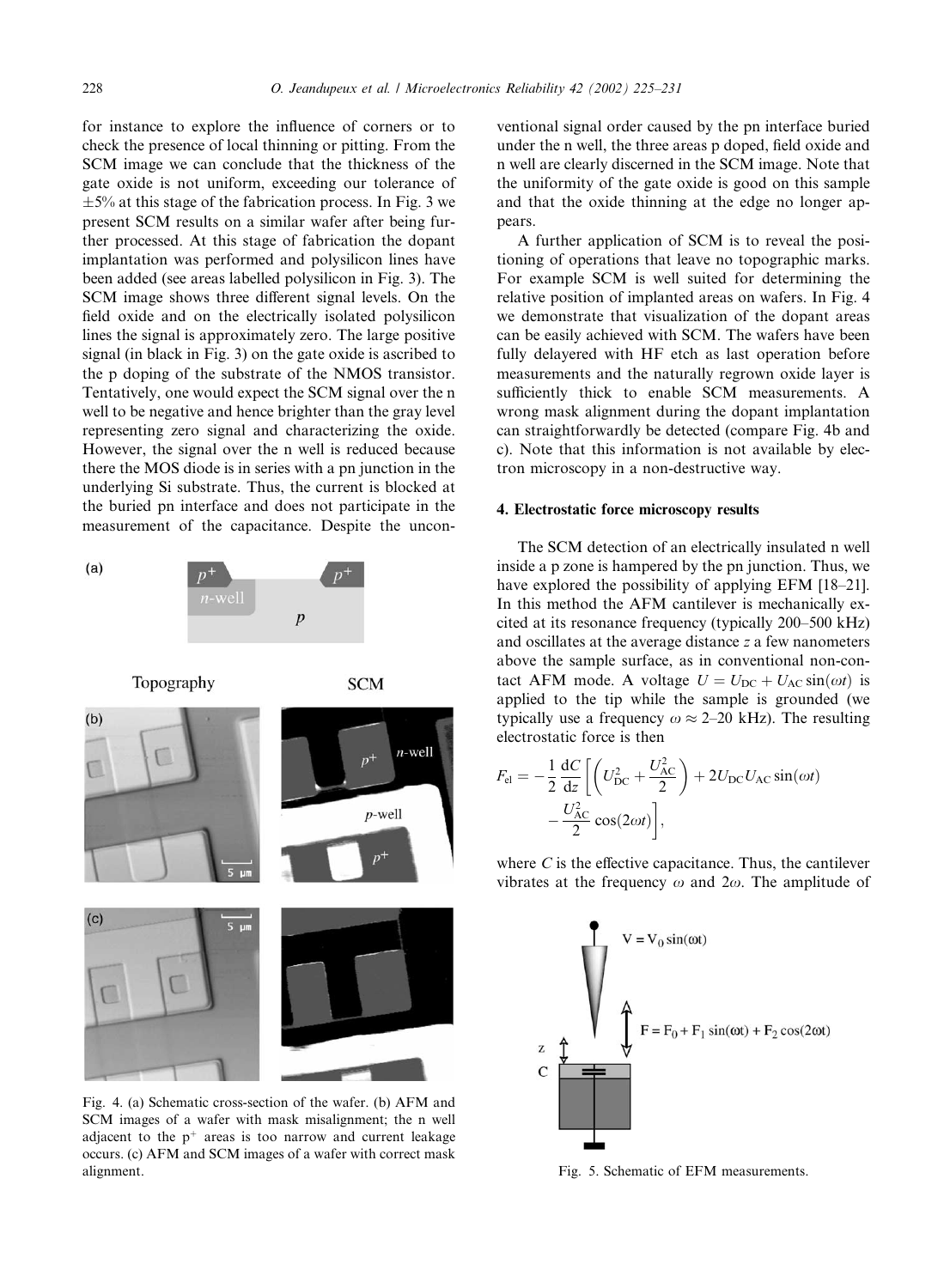the cantilever oscillation at the second harmonic frequency is proportional to  $dC/dz$  and can be measured with lock-in technique [18]. Fig. 5 shows a sketch of the principles.

We have performed EFM measurements on EE-PROM cells during the manufacturing process. FIB cross-sections of the tunnel oxide (injection window) had shown a local thinning near the bird's beak (see Fig. 6d). If this thinning had been extended over larger areas it could have been a major concern for reliability. In this case SCM could not be applied as a probe of oxide thickness variation because the underlying doping resulted in a buried pn junction. The EEPROM topography measured with AFM and a schematic cross-section are shown in Fig. 6a and b, respectively.

AFM and EFM zoom-in images of the tunnel window are presented in Fig. 7. The region covered by the thin oxide is very well revealed by means of EFM. As in the previous application  $(0.5 \mu m)$  transistors) the size and shape of the electrically active area are easily visualized. This information is very useful since the true surface of the injection window is an important parameter to determine the real coupling for reading and programming the cell. Also when looking at the edge of the window it

 $4x4 \mu m^2$ 

is easy to see that oxide thinning is relatively small and uniform. Note that since the measurement performed is

Fig. 7. Left: AFM topographic image of the tunnel window of an EEPROM cell. Right: corresponding EFM image.

electric the measured oxide thickness is also an effective electrical thickness. A minor drawback of EFM measurements is the possible transfer of electrostatic charges to the oxide surface. This leads to a sudden change in the cantilever height due to the varying electrostatic force and due to charging and discharging. These changes in tip height become visible upon close inspection of the



Fig. 6. (a) 3D representation of the EEPROM topography as measured by AFM. (b) Sketch of a cross-section. (c) SEM image of a similar EEPROM structure. (d) FIB cross-section showing the thinning of the tunnel oxide.

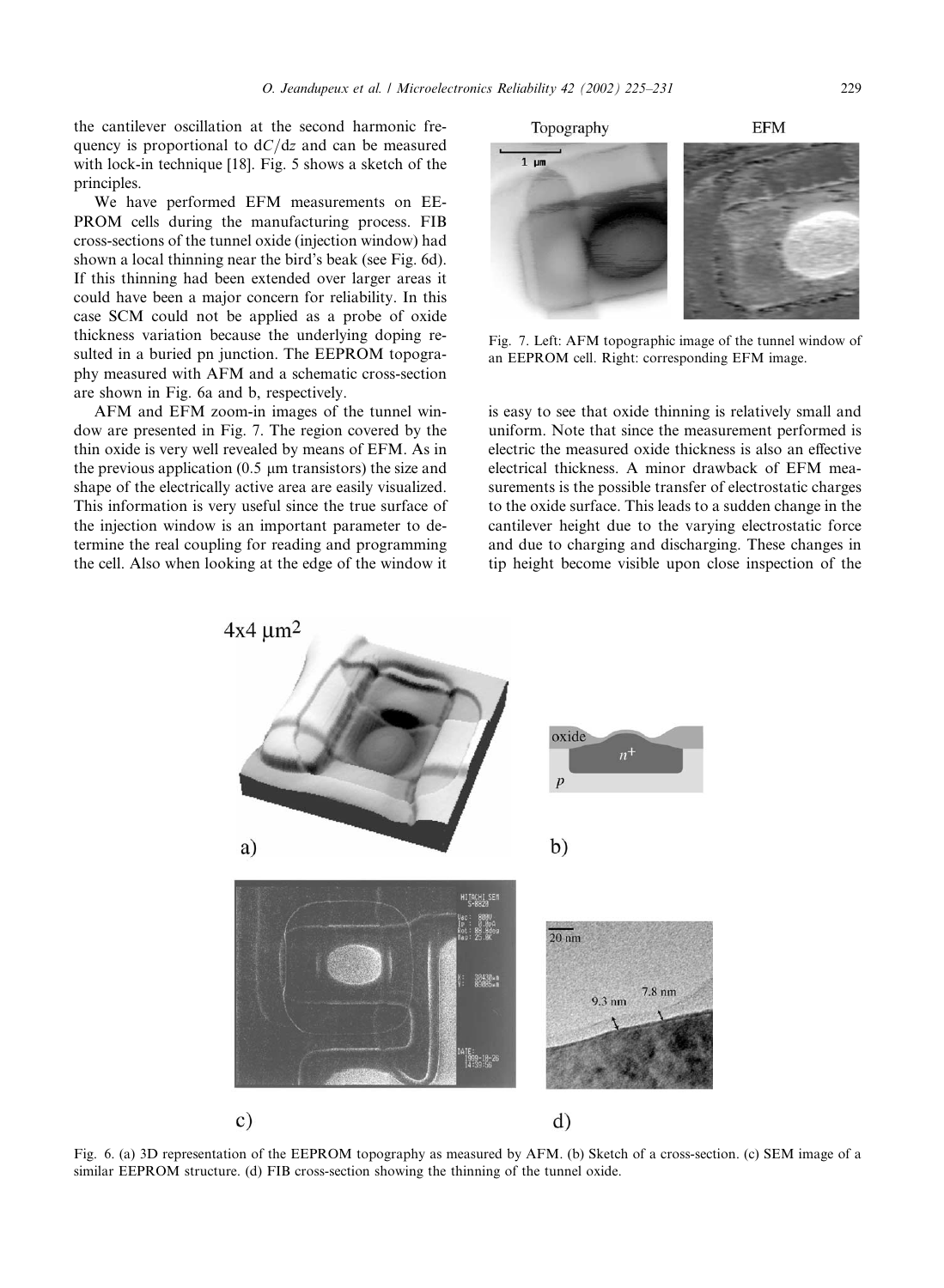topographic image shown in Fig. 7. Although the lateral resolution of EFM is not as good as SCM because the tip–sample distance is larger, it is a valuable technique for characterizing devices where pn junctions defeat SCM characterization.

The topographic AFM measurements taken during this case study have demonstrated to be very useful by themselves. The pseudo 3D representation of the AFM topography in Fig. 6a shows very clearly the structure of the injection window. Compare the ease of reading the picture with respect to a similar SEM image shown in Fig. 6c. In the AFM measurement, it can be seen that the window is curved (note that the curvature is slightly exaggerated by the 3D presentation). This effect is due to succession of many cleaning and wet etching processes and would not have been revealed by SEM. From the AFM topograph we conclude that the injection window is neither defined by lithography nor by implantation but instead by field oxide growth and subsequent cleaning and wet etching steps.

### 5. Conclusions

The characterization of commercial semiconductor wafers at various stages of processing has been achieved using SCM and EFM. Even though our results are still qualitative, the identification of the exact position of doped areas or the variations of the oxide thickness can easily be visualized and this information has served as valuable input for process optimization in the fabrication process. SCM and EFM are tools which complement conventional microscopic techniques such as SEM and TEM. They often prove to be easier to use, they are non-destructive, and less expensive, considering both the investment for equipment and the cost per measurement.

# Acknowledgements

We would like to thank M. Jobin of Thermomicroscopes, R. Sanjines of IPA-EPFL and K. Kulik of IGA-EPFL for their collaboration and for allowing us to use some of their equipment.

### References

- [1] Huang Y, Williams C, Slinkman J. Quantitative twodimensional dopant profile measurement and inverse modeling by scanning capacitance microscopy. Appl Phys Lett 1995;66:344.
- [2] Kopanski JJ, Marchiando JF, Lowney JR. Scanning capacitance microscopy measurements and modeling: Progress towards dopant profiling of silicon. J Vac Sci Technol B 1996;14:242.
- [3] Kopanski JJ, Marchiando JF, Berning DW, Alvis R, Smith HE. Scanning capacitance microscopy measurements of two-dimensional dopant profiles across junctions. J Vac Sci Technol B 1998;16:339.
- [4] Edwards H, McGlothlin R, San Martin R, Gribelyuk EUM, Mahaffy R, Shih CK, et al. Scanning capacitance spectroscopy: An analytical technique for pn-junction delineation in Si devices. Appl Phys Lett 1998;72:698.
- [5] Zavyalov VV, McMurray JS, Williams CC. Advances in experimental technique for quantitative two-dimensional dopant profiling by scanning capacitance microscopy. Rev Sci Instrum 1999;70:158.
- [6] Anand S, Carlström CF, Messmer ER, Lourdudouss S, Landgren G. Doping landscapes in the nanometer range by scanning capacitance microscopy. Appl Surf Sci 1999; 144–145:525.
- [7] O'Malley ML, Timp GL, Moccio SV, Garno JP, Kleiman RN. Quantification of scanning capacitance microscopy imaging of the pn-junction through electrical simulation. Appl Phys Lett 1999;74:272.
- [8] De Wolf P, Stephenson R, Trenkler T, Clarysse T, Hantschel T, Vandervorst W. Status and review of twodimensional carrier and dopant profiling using scanning probe microscopy. J Vac Sci Technol B 2000;18:361.
- [9] Neubauer G, Erickson A, Williams CC, Kopanski JJ, Rodgers M, Adderton D. Two-dimensional scanning capacitance microscopy measurements of cross-sectioned very large scale integration test structures. J Vac Sci Technol B 1996;14:426.
- [10] Stephenson R, Verhulst A, De Wolf P, Caymax M, Vandervorst W. Contrast reversal in scanning capacitance microscopy imaging. Appl Phys Lett 1998;73:2597.
- [11] Clarysse T, Caymax M, De Wolf P, Trenkler T, Vandervorst W, McMurray JS, et al. Epitaxial staircase for the calibration of electrical characterization techniques. J Vac Sci Technol B 1998;16:394.
- [12] Trenkler T, Vandervorst W, Hellemans L. Two-dimensional profiling in silicon using conventional and electrochemical selective etching. J Vac Sci Technol B 1998;16:349.
- [13] Malberti P, Ciampolini L, Ciappa M, Fichtner W. Quantification of scanning capacitance microscopy measurements for 2D dopant profiling. Microelectron Reliab 2000;40:1396.
- [14] Marchiando JF, Kopanski JJ, Lowney JR. Model database for determining dopant profiles from scanning capacitance microscope measurements. J Vac Sci Technol B 1998; 16:463.
- [15] Mang KM, Khang Y, Park YJ, Kuk Y, Lee SM, Williams CC. Direct imaging of  $SiO<sub>2</sub>$  thickness variation on Si using modified atomic force microscope. J Vac Sci Technol B 1996;14:1536.
- [16] Edwards H, Ukraintsev VA, Martin RS, Johnson FS, Menz P, Walsh S, et al. pn-junction delineation in Si devices using scanning capacitance spectroscopy. J Appl Phys 2000;87:1485.
- [17] Sze SM. Semiconductor devices––physics and technology. New York: Wiley; 1985.
- [18] Henning AK, Hochwitz T. Scanning probe microscopy for 2-D semiconductor dopant profiling and device failure analysis. Mater Sci Engng B 1996;42:88.